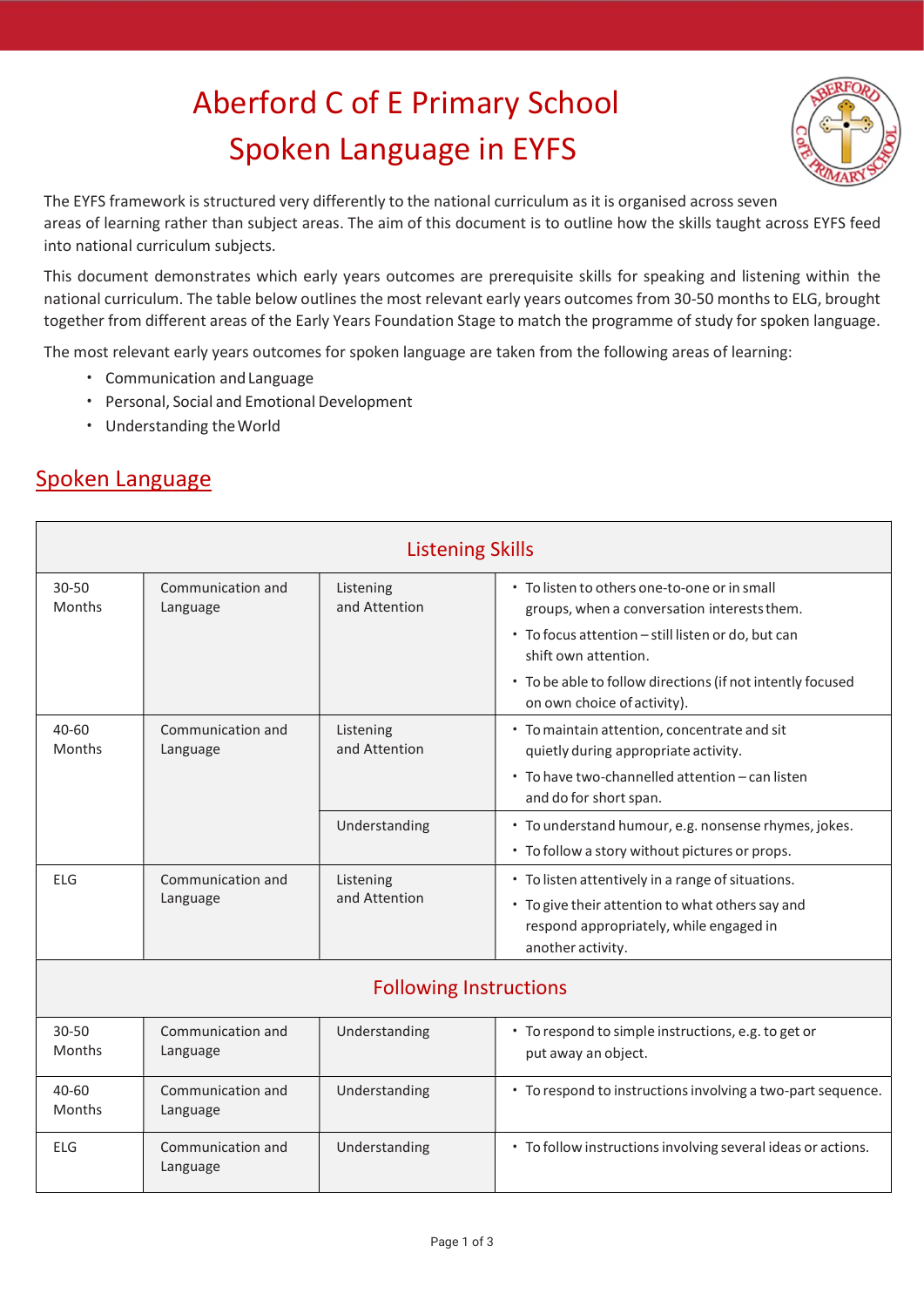|                        |                                                  |                                          | Asking and answering questions                                                                                                        |
|------------------------|--------------------------------------------------|------------------------------------------|---------------------------------------------------------------------------------------------------------------------------------------|
| 30-50<br><b>Months</b> | Communication and<br>Language                    | Understanding                            | • To begin to understand 'why' and 'how' questions.                                                                                   |
|                        |                                                  | Speaking                                 | • To question why things happen and give explanations<br>and ask questions, e.g. who, what, when, how.                                |
|                        | Understanding the<br>World                       | The World                                | • To comment and ask questions about aspects of their<br>familiar world, such as the place where they live or the<br>natural world.   |
| 40-60<br>Months        | Personal, Social and<br>Emotional<br>Development | Making<br>Relationships                  | • To ask appropriate questions of others.                                                                                             |
| <b>ELG</b>             | Communication and<br>Language                    | Speaking                                 | • To answer 'how' and 'why' questions about their<br>experiences and in response to stories or events.                                |
|                        |                                                  |                                          | Drama, Performance and Confidence                                                                                                     |
| 30-50<br>Months        | Personal, Social and<br>Emotional<br>Development | Self-Confidence<br>and<br>Self-Awareness | • To talk confidently with other children when<br>playing and communicate freely about own<br>home and community.                     |
|                        | Communication and<br>Language                    | Speaking                                 | • To use intonation, rhythm and phrasing to make the<br>meaning clear to others.                                                      |
| $40 - 60$<br>Months    | Personal, Social and<br>Emotional<br>Development | Self-Confidence<br>and<br>Self-Awareness | • To confidently speak to others about own needs, wants,<br>interests and opinions.                                                   |
| <b>ELG</b>             | Personal, Social and<br>Emotional<br>Development | Self-Confidence<br>and<br>Self-Awareness | • To speak confidently in a familiar group and talk about<br>their ideas.                                                             |
|                        | Communication and<br>Language                    | Speaking                                 | • To express themselves effectively, showing awareness of<br>listeners' needs.                                                        |
|                        |                                                  |                                          | <b>Vocabulary Building and Standard English</b>                                                                                       |
| 30-50<br>Months        | Communication and<br>Language                    | Speaking                                 | • To begin to use more complex sentences to link<br>thoughts (e.g. using and, because).                                               |
|                        |                                                  |                                          | • To use a range of tenses (e.g. play, playing, will play,<br>played).                                                                |
|                        |                                                  |                                          | • To use vocabulary focused on objects and people<br>that are of particular importance to them.                                       |
|                        |                                                  |                                          | • To build up vocabulary that reflects the breadth of their<br>experiences.                                                           |
| ELG                    | Communication and<br>Language                    | Speaking                                 | • To use past, present and future forms accurately when<br>talking about events that have happened or are to<br>happen in the future. |